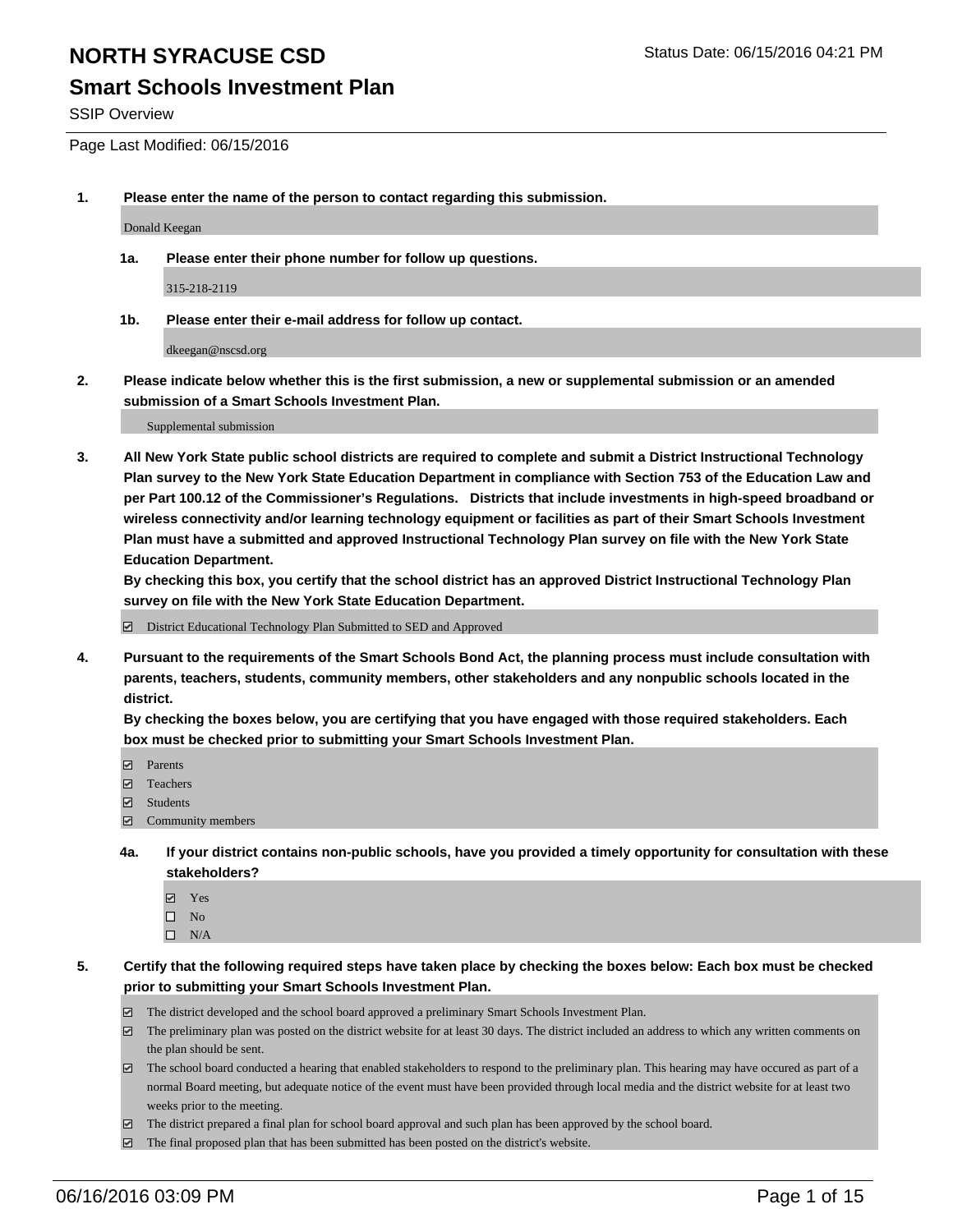### **Smart Schools Investment Plan**

SSIP Overview

Page Last Modified: 06/15/2016

**5a. Please upload the proposed Smart Schools Investment Plan (SSIP) that was posted on the district's website. Note that this should be different than your recently submitted Educational Technology Survey. The Final SSIP, as approved by the School Board, should also be posted on the website and remain there during the course of the projects contained therein.**

smart schools bond act presentation december 2015.pptx.pdf

**6. Please enter an estimate of the total number of students and staff that will benefit from this Smart Schools Investment Plan based on the cumulative projects submitted to date.**

9,074

**7. An LEA/School District may partner with one or more other LEA/School Districts to form a consortium to pool Smart Schools Bond Act funds for a project that meets all other Smart School Bond Act requirements. Each school district participating in the consortium will need to file an approved Smart Schools Investment Plan for the project and submit a signed Memorandum of Understanding that sets forth the details of the consortium including the roles of each respective district.**

 $\Box$  The district plans to participate in a consortium to partner with other school district(s) to implement a Smart Schools project.

**8. Please enter the name and 6-digit SED Code for each LEA/School District participating in the Consortium.**

| <b>Partner LEA/District</b> | ISED BEDS Code |
|-----------------------------|----------------|
| (No Response)               | (No Response)  |

**9. Please upload a signed Memorandum of Understanding with all of the participating Consortium partners.**

(No Response)

**10. Your district's Smart Schools Bond Act Allocation is:**

\$6,256,194

**11. Enter the budget sub-allocations by category that you are submitting for approval at this time. If you are not budgeting SSBA funds for a category, please enter 0 (zero.) If the value entered is \$0, you will not be required to complete that survey question.**

|                                       | Sub-         |
|---------------------------------------|--------------|
|                                       | Allocations  |
| <b>School Connectivity</b>            | 2,640,500    |
| Connectivity Projects for Communities | $\Omega$     |
| Classroom Technology                  | 0            |
| Pre-Kindergarten Classrooms           | 0            |
| Replace Transportable Classrooms      | 0            |
| High-Tech Security Features           | 0            |
| <b>Totals:</b>                        | 2,640,500.00 |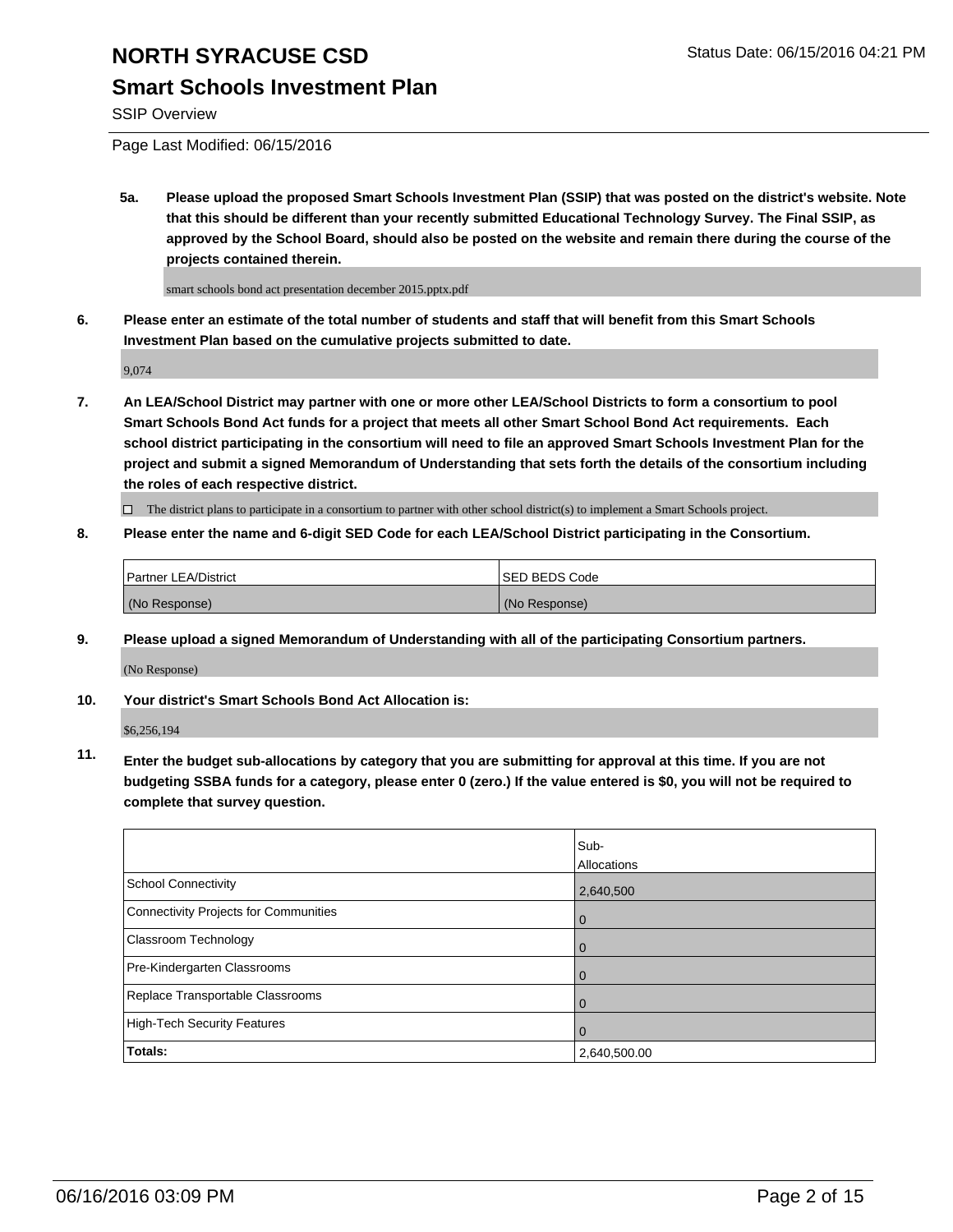## **NORTH SYRACUSE CSD** Status Date: 06/15/2016 04:21 PM **Smart Schools Investment Plan**

School Connectivity

Page Last Modified: 06/15/2016

- **1. In order for students and faculty to receive the maximum benefit from the technology made available under the Smart Schools Bond Act, their school buildings must possess sufficient connectivity infrastructure to ensure that devices can be used during the school day. Smart Schools Investment Plans must demonstrate that:**
	- **sufficient infrastructure that meets the Federal Communications Commission's 100 Mbps per 1,000 students standard currently exists in the buildings where new devices will be deployed, or**
	- **is a planned use of a portion of Smart Schools Bond Act funds, or**
	- **is under development through another funding source.**

**Smart Schools Bond Act funds used for technology infrastructure or classroom technology investments must increase the number of school buildings that meet or exceed the minimum speed standard of 100 Mbps per 1,000 students and staff within 12 months. This standard may be met on either a contracted 24/7 firm service or a "burstable" capability. If the standard is met under the burstable criteria, it must be:**

**1. Specifically codified in a service contract with a provider, and**

**2. Guaranteed to be available to all students and devices as needed, particularly during periods of high demand, such as computer-based testing (CBT) periods.**

**Please describe how your district already meets or is planning to meet this standard within 12 months of plan submission.**

It's our intention to purchase the additional bandwidth from the Central New York Regional Information Center (CNYRIC) and Verizon, our current internet providers. Our current enrollment (public only) is 8,760. We currently have a total of 400 Mbps which equals 46 Mbps per 1000 students. We have been in conversation with the CNYRIC and intent to purchase additional band width within the next 12 months. We may do this in connection with our final service request for the 2016-17 school year. We are still working on our budget.

- **1a. If a district believes that it will be impossible to meet this standard within 12 months, it may apply for a waiver of this requirement, as described on the Smart Schools website. The waiver must be filed and approved by SED prior to submitting this survey.**
	- $\Box$  By checking this box, you are certifying that the school district has an approved waiver of this requirement on file with the New York State Education Department.

#### **2. Connectivity Speed Calculator (Required)**

|                  | Number of<br><b>Students</b> | Multiply by<br>100 Kbps | Divide by 1000 Current Speed<br>to Convert to<br>Reauired<br>Speed in Mb | lin Mb | Expected<br>Speed to be<br>Attained Within Required<br>12 Months | Expected Date<br><b>When</b><br>Speed Will be<br><b>Met</b> |
|------------------|------------------------------|-------------------------|--------------------------------------------------------------------------|--------|------------------------------------------------------------------|-------------------------------------------------------------|
| Calculated Speed | 8,760                        | 876,000                 | 876                                                                      | 400    | 900                                                              | 09/01/2016                                                  |

#### **3. Briefly describe how you intend to use Smart Schools Bond Act funds for high-speed broadband and/or wireless connectivity projects in school buildings.**

We will use these funds to replace and expand the existing wiring in our C-NS High School, North Syracuse Junior High School and Main Street Early Education program. Cost includes architectural, engineering, contingency and wiring in addition to general construction. Access points and switches are being purchased under a different investment plan submission.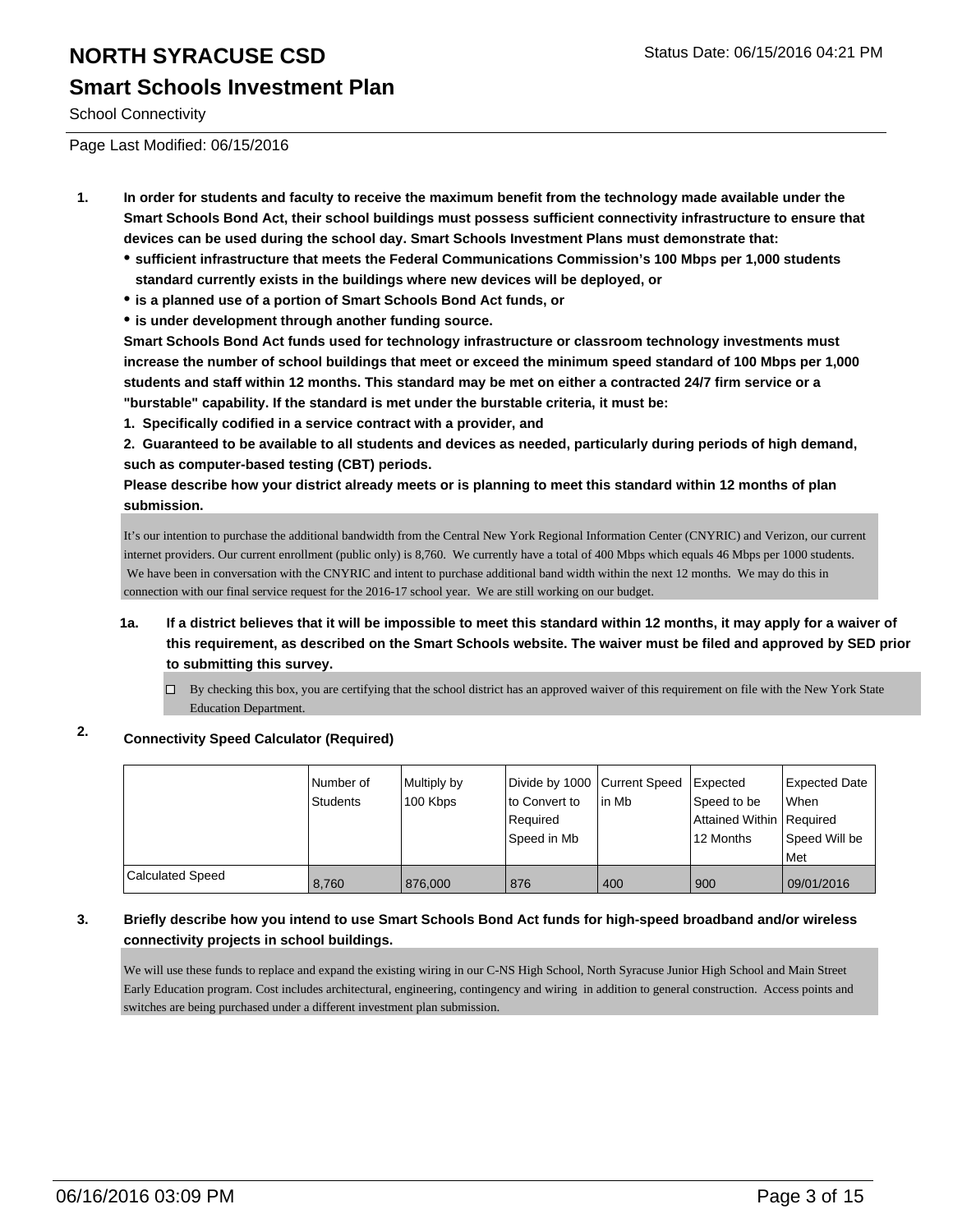### **Smart Schools Investment Plan**

School Connectivity

Page Last Modified: 06/15/2016

**4. Briefly describe the linkage between the district's District Instructional Technology Plan and the proposed projects. (There should be a link between your response to this question and your response to Question 1 in Part E. Curriculum and Instruction "What are the district's plans to use digital connectivity and technology to improve teaching and learning?)**

We are requesting a substantial number of devices to increase the opportunity for anytime, anywhere learning beyond the walls of our classrooms. This will allow more students and teachers to collaborate with a wider set of "educators" including teachers, parents, experts, and mentors beyond what is currently available in the North Syracuse Central School District. Technology

allows us to individualize and differentiate teaching and learning to meet the needs of each student (pace and content).

- These devices will allow the district to continue to work toward accomplishing the goals defined in our technology plan:
- Utilize technology effectively to increase student achievement to prepare our students for college and careers in a global economy.
- Provide flexible learning opportunities through flipped classrooms, learning management systems, distance learning and e-learning.
- Establish opportunities for professional learning and collaboration that increase our capacity to enhance teaching and learning.
- Provide robust and reliable access to current and emerging technology and digital resources with connectivity for all students, staff and school leaders.

• Develop a system of ongoing evaluation to assess technology applications, implementation and instructional efficacy.

**5. If the district wishes to have students and staff access the Internet from wireless devices within the school building, or in close proximity to it, it must first ensure that it has a robust Wi-Fi network in place that has sufficient bandwidth to meet user demand.**

**Please describe how you have quantified this demand and how you plan to meet this demand.**

The district engaged various vendors to conduct wireless site surveys throughout the district. Based on the surveys, we have developed an implementation plan which has been substantially completed in eight of our eleven educational buildings so far. It is our intent to complete the three remaining buildings with the use of Smart Schools spending.

**6. As indicated on Page 5 of the guidance, the Office of Facilities Planning will have to conduct a preliminary review of all capital projects, including connectivity projects.**

| Project Number        |  |
|-----------------------|--|
| 42-03-03-06-7-999-004 |  |

**7. Certain high-tech security and connectivity infrastructure projects may be eligible for an expedited review process as determined by the Office of Facilities Planning.**

**Was your project deemed eligible for streamlined review?**

No

**8. Include the name and license number of the architect or engineer of record.**

| Name                        | License Number |
|-----------------------------|----------------|
| King & King - Kirk Narburgh | 23235          |

**9. If you are submitting an allocation for School Connectivity complete this table. Note that the calculated Total at the bottom of the table must equal the Total allocation for this category that you entered in the SSIP Overview overall budget.**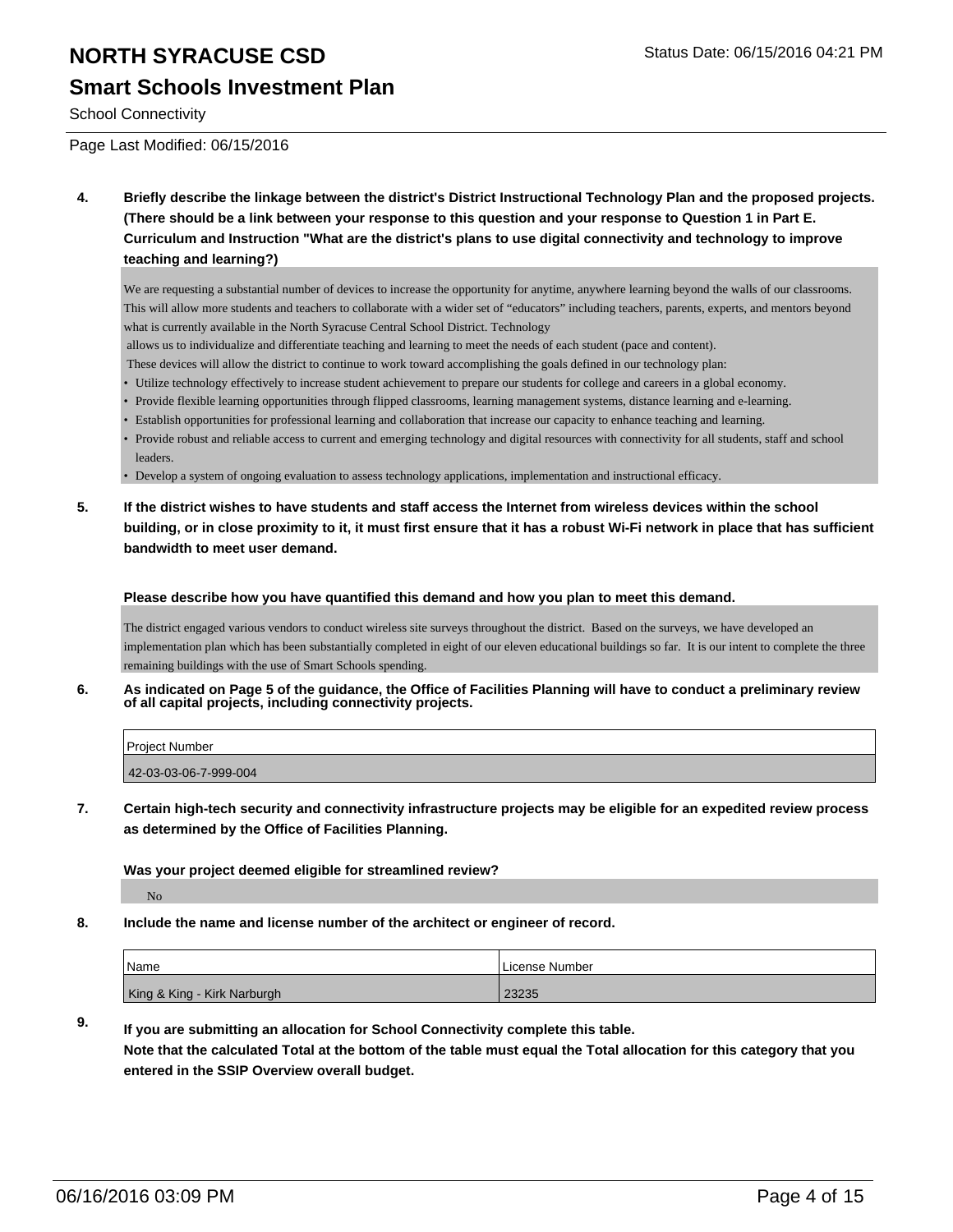## **Smart Schools Investment Plan**

School Connectivity

Page Last Modified: 06/15/2016

|                                            | Sub-          |
|--------------------------------------------|---------------|
|                                            | Allocation    |
| Network/Access Costs                       | 1,616,500     |
| <b>Outside Plant Costs</b>                 | <b>0</b>      |
| School Internal Connections and Components | l 0           |
| Professional Services                      | 130,500       |
| Testing                                    | (No Response) |
| <b>Other Upfront Costs</b>                 | (No Response) |
| <b>Other Costs</b>                         | 893,500       |
| Totals:                                    | 2,640,500.00  |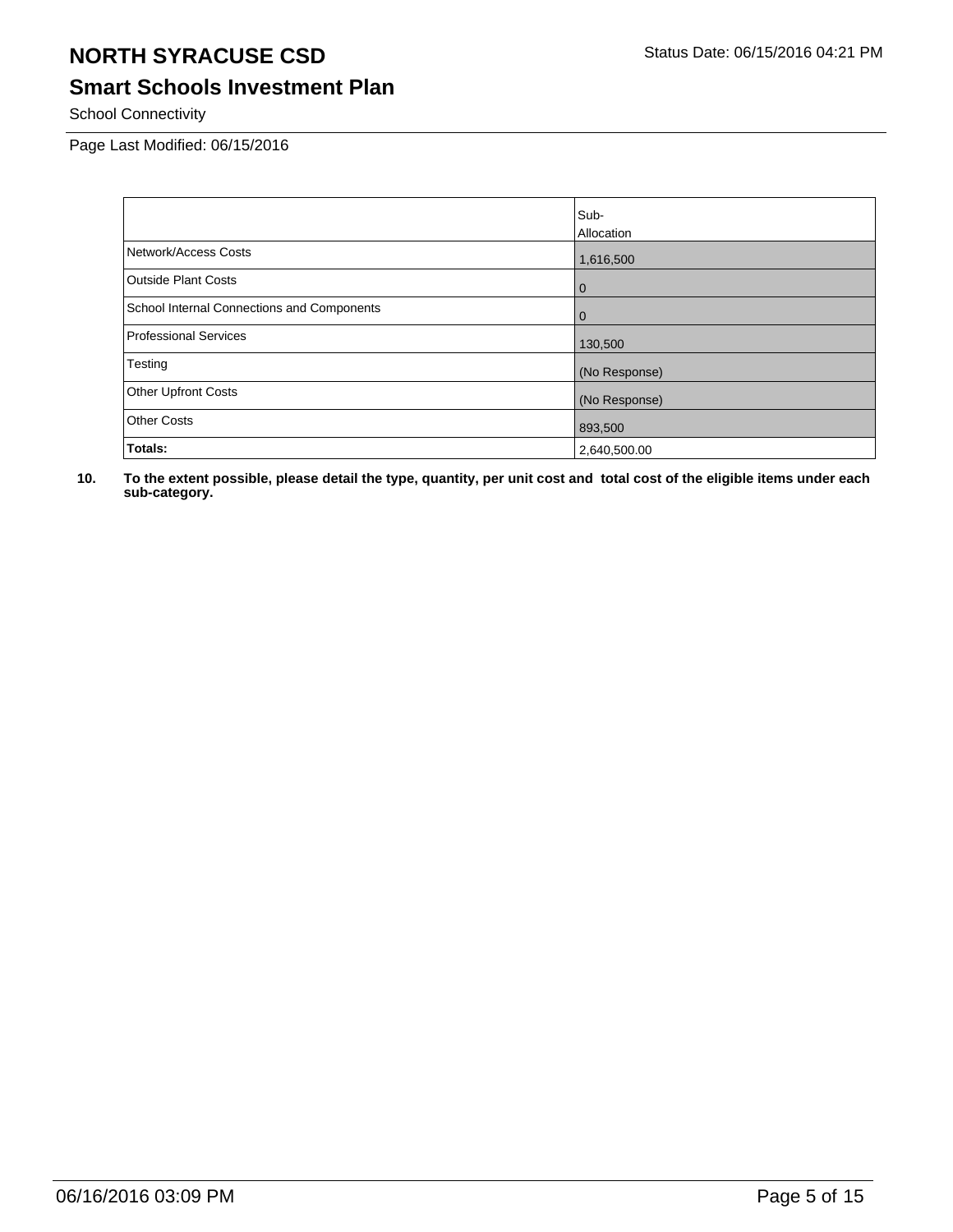## **Smart Schools Investment Plan**

School Connectivity

Page Last Modified: 06/15/2016

| Select the allowable expenditure<br>type.<br>Repeat to add another item under<br>each type. | Item to be purchased                                       | Quantity     | Cost per Item | <b>Total Cost</b> |
|---------------------------------------------------------------------------------------------|------------------------------------------------------------|--------------|---------------|-------------------|
| <b>Other Costs</b>                                                                          | <b>Demolition Hours-Main Street</b>                        | 200          | 80            | 16,000            |
| <b>Professional Services</b>                                                                | Architech, Engineer & Legal Services                       | $\mathbf{1}$ | 130,500       | 130,500           |
| <b>Other Costs</b>                                                                          | Insurance & Admin                                          | $\mathbf{1}$ | 10,000        | 10,000            |
| <b>Network/Access Costs</b>                                                                 | Horizontal & Backbone Cabling-Main<br><b>Street</b>        | $\mathbf{1}$ | 90,000        | 90,000            |
| <b>Network/Access Costs</b>                                                                 | Access Control Upgrades-Main Street                        | $\mathbf{1}$ | 5,500         | 5,500             |
| <b>Network/Access Costs</b>                                                                 | Server Cabinets & Cable Mgmt.-Main<br><b>Street</b>        | $\mathbf{1}$ | 5,000         | 5,000             |
| <b>Other Costs</b>                                                                          | Demolition Hours - Junior High School                      | 1,200        | 80            | 96,000            |
| Network/Access Costs                                                                        | Horizontal & Backbone Cabling-Junior<br><b>High School</b> | 6            | 120,000       | 720,000           |
| <b>Network/Access Costs</b>                                                                 | Access Control Upgrades-JuniorHigh<br>School               | 6            | 5,500         | 33,000            |
| <b>Network/Access Costs</b>                                                                 | Server Cabinets & Cable Mgmt.-Jnuior<br><b>High School</b> | 8            | 5,000         | 40,000            |
| <b>Other Costs</b>                                                                          | Demolition (Hours)- High School                            | 1,000        | 80            | 80,000            |
| <b>Network/Access Costs</b>                                                                 | Horizontal & Backbone Cabling-High<br>School               | 6            | 110,000       | 660,000           |
| <b>Network/Access Costs</b>                                                                 | Access Control Upgrades-High School                        | 6            | 5,500         | 33,000            |
| <b>Network/Access Costs</b>                                                                 | Server Cabinets & Cable Mgmt-High<br>School                | 6            | 5,000         | 30,000            |
| <b>Other Costs</b>                                                                          | Main Street Contingency & Escalation                       | $\mathbf{1}$ | 43,100        | 43,100            |
| <b>Other Costs</b>                                                                          | High SchoolContingency & Escalation                        | $\mathbf{1}$ | 328,900       | 328,900           |
| <b>Other Costs</b>                                                                          | Jnuior High School Contingency &<br>Escalation             | 1            | 319,500       | 319,500           |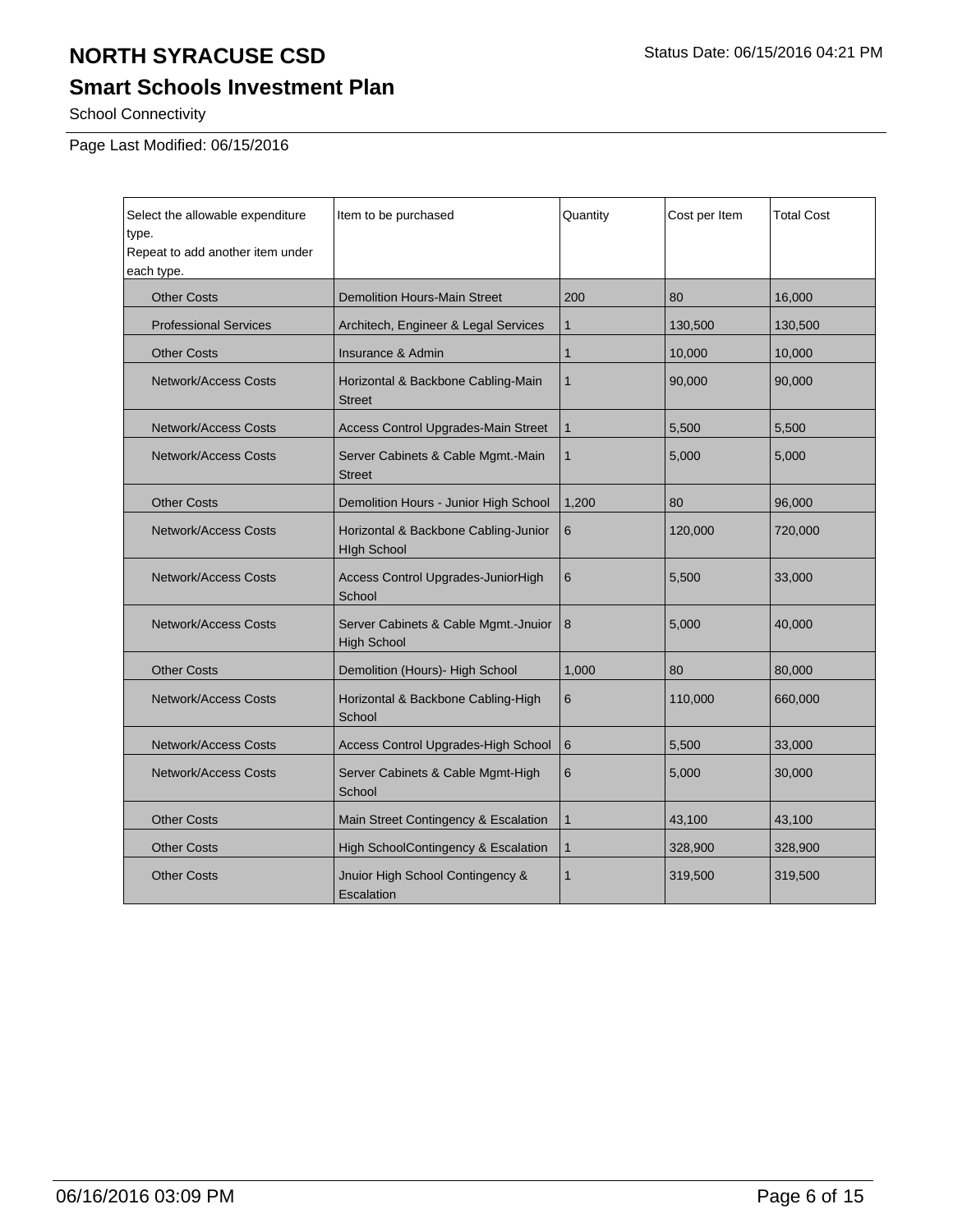#### **Smart Schools Investment Plan**

Community Connectivity (Broadband and Wireless)

Page Last Modified: 05/16/2016

**1. Briefly describe how you intend to use Smart Schools Bond Act funds for high-speed broadband and/or wireless connectivity projects in the community.**

(No Response)

**2. Please describe how the proposed project(s) will promote student achievement and increase student and/or staff access to the Internet in a manner that enhances student learning and/or instruction outside of the school day and/or school building.**

(No Response)

**3. Community connectivity projects must comply with all the necessary local building codes and regulations (building and related permits are not required prior to plan submission).**

 $\Box$  I certify that we will comply with all the necessary local building codes and regulations.

**4. Please describe the physical location of the proposed investment.**

(No Response)

**5. Please provide the initial list of partners participating in the Community Connectivity Broadband Project, along with their Federal Tax Identification (Employer Identification) number.**

| Project Partners | I Federal ID # |
|------------------|----------------|
| (No Response)    | (No Response)  |

**6. If you are submitting an allocation for Community Connectivity, complete this table.**

**Note that the calculated Total at the bottom of the table must equal the Total allocation for this category that you entered in the SSIP Overview overall budget.**

|                             | Sub-Allocation |
|-----------------------------|----------------|
| Network/Access Costs        | (No Response)  |
| Outside Plant Costs         | (No Response)  |
| <b>Tower Costs</b>          | (No Response)  |
| Customer Premises Equipment | (No Response)  |
| Professional Services       | (No Response)  |
| Testing                     | (No Response)  |
| Other Upfront Costs         | (No Response)  |
| Other Costs                 | (No Response)  |
| Totals:                     |                |

| Select the allowable expenditure | Item to be purchased | Quantity      | Cost per Item | <b>Total Cost</b> |
|----------------------------------|----------------------|---------------|---------------|-------------------|
| type.                            |                      |               |               |                   |
| Repeat to add another item under |                      |               |               |                   |
| each type.                       |                      |               |               |                   |
| (No Response)                    | (No Response)        | (No Response) | (No Response) | (No Response)     |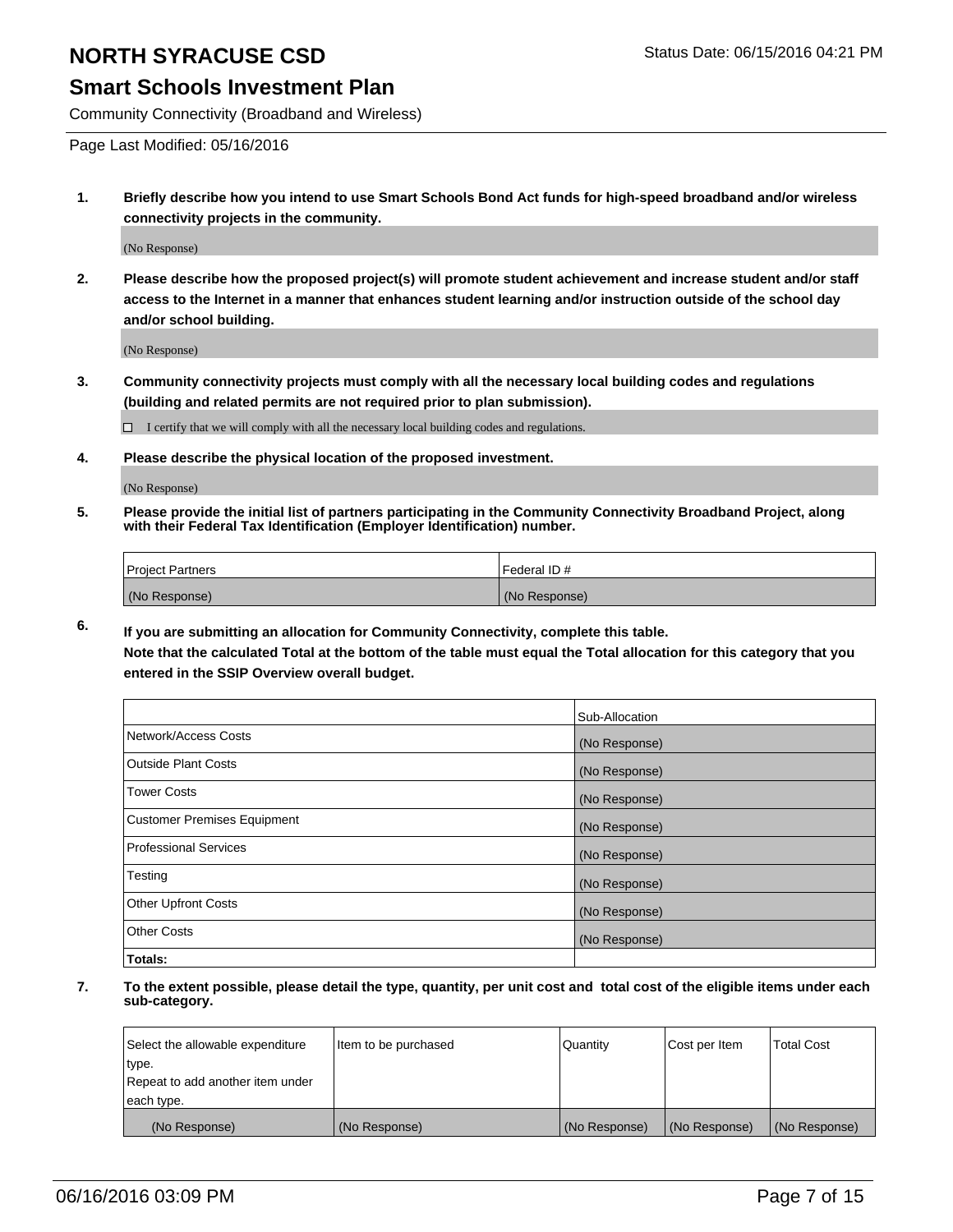#### **Smart Schools Investment Plan**

Classroom Learning Technology

Page Last Modified: 05/16/2016

**1. In order for students and faculty to receive the maximum benefit from the technology made available under the Smart Schools Bond Act, their school buildings must possess sufficient connectivity infrastructure to ensure that devices can be used during the school day. Smart Schools Investment Plans must demonstrate that sufficient infrastructure that meets the Federal Communications Commission's 100 Mbps per 1,000 students standard currently exists in the buildings where new devices will be deployed, or is a planned use of a portion of Smart Schools Bond Act funds, or is under development through another funding source.**

**Smart Schools Bond Act funds used for technology infrastructure or classroom technology investments must increase the number of school buildings that meet or exceed the minimum speed standard of 100 Mbps per 1,000 students and staff within 12 months. This standard may be met on either a contracted 24/7 firm service or a "burstable" capability. If the standard is met under the burstable criteria, it must be:**

**1. Specifically codified in a service contract with a provider, and**

**2. Guaranteed to be available to all students and devices as needed, particularly during periods of high demand, such as computer-based testing (CBT) periods.**

**Please describe how your district already meets or is planning to meet this standard within 12 months of plan submission.**

(No Response)

- **1a. If a district believes that it will be impossible to meet this standard within 12 months, it may apply for a waiver of this requirement, as described on the Smart Schools website. The waiver must be filed and approved by SED prior to submitting this survey.**
	- $\Box$  By checking this box, you are certifying that the school district has an approved waiver of this requirement on file with the New York State Education Department.
- **2. Connectivity Speed Calculator (Required)**

|                         | l Number of<br>Students | Multiply by<br>100 Kbps | Divide by 1000 Current Speed<br>to Convert to<br>l Reauired<br> Speed in Mb | lin Mb           | <b>Expected</b><br>Speed to be<br>Attained Within Required<br>12 Months | <b>Expected Date</b><br>l When<br>Speed Will be<br>l Met |
|-------------------------|-------------------------|-------------------------|-----------------------------------------------------------------------------|------------------|-------------------------------------------------------------------------|----------------------------------------------------------|
| <b>Calculated Speed</b> | (No<br>Response)        | (No Response)           | (No<br>Response)                                                            | (No<br>Response) | l (No<br>Response)                                                      | l (No<br>Response)                                       |

**3. If the district wishes to have students and staff access the Internet from wireless devices within the school building, or in close proximity to it, it must first ensure that it has a robust Wi-Fi network in place that has sufficient bandwidth to meet user demand.**

**Please describe how you have quantified this demand and how you plan to meet this demand.**

(No Response)

**4. All New York State public school districts are required to complete and submit an Instructional Technology Plan survey to the New York State Education Department in compliance with Section 753 of the Education Law and per Part 100.12 of the Commissioner's Regulations.**

**Districts that include educational technology purchases as part of their Smart Schools Investment Plan must have a submitted and approved Instructional Technology Plan survey on file with the New York State Education Department.**

By checking this box, you are certifying that the school district has an approved Instructional Technology Plan survey on file with the New York State Education Department.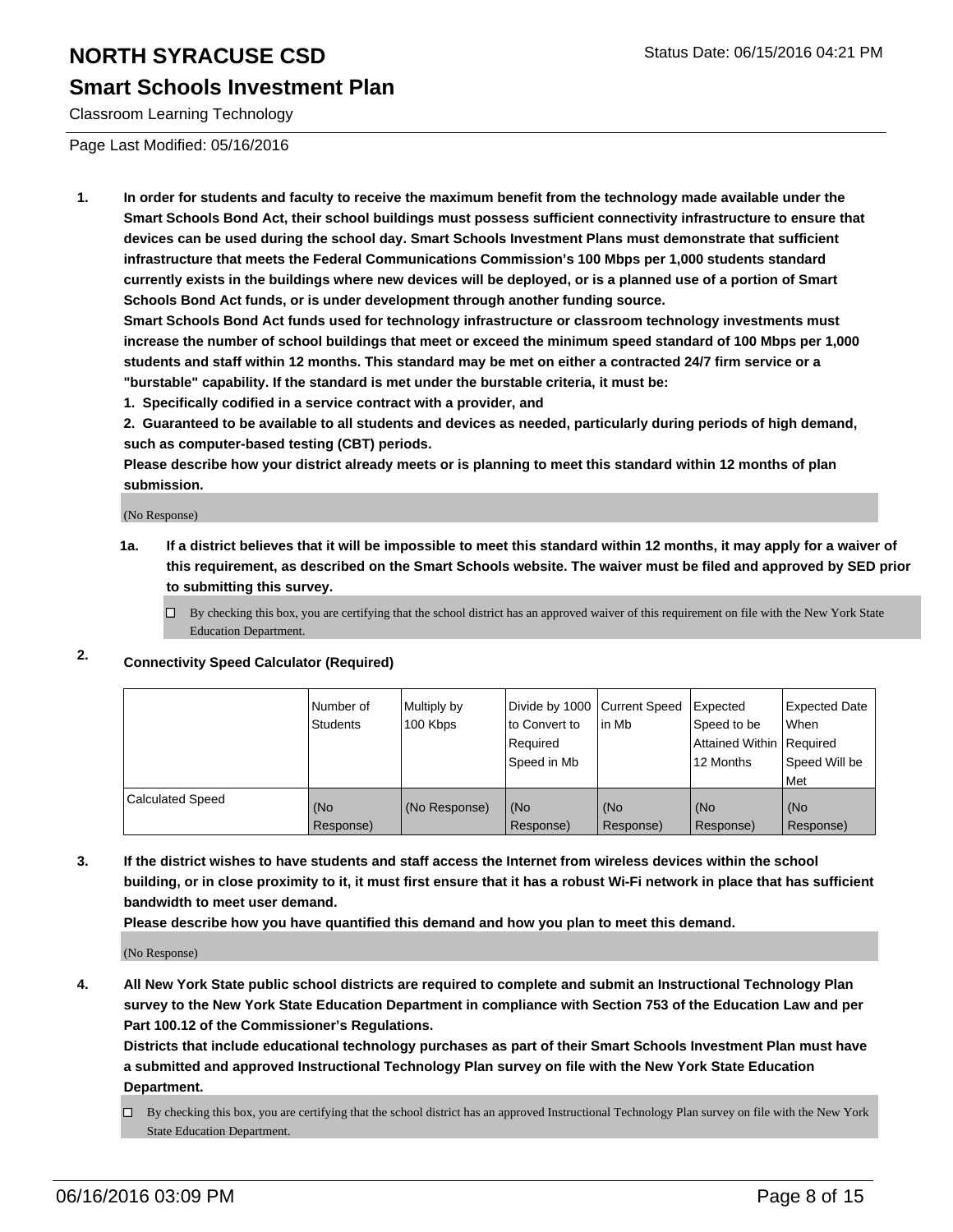#### **Smart Schools Investment Plan**

Classroom Learning Technology

#### Page Last Modified: 05/16/2016

**5. Describe the devices you intend to purchase and their compatibility with existing or planned platforms or systems. Specifically address the adequacy of each facility's electrical, HVAC and other infrastructure necessary to install and support the operation of the planned technology.**

(No Response)

- **6. Describe how the proposed technology purchases will:**
	- **> enhance differentiated instruction;**
	- **> expand student learning inside and outside the classroom;**
	- **> benefit students with disabilities and English language learners; and**
	- **> contribute to the reduction of other learning gaps that have been identified within the district.**

**The expectation is that districts will place a priority on addressing the needs of students who struggle to succeed in a rigorous curriculum. Responses in this section should specifically address this concern and align with the district's Instructional Technology Plan (in particular Question 2 of E. Curriculum and Instruction: "Does the district's instructional technology plan address the needs of students with disabilities to ensure equitable access to instruction, materials and assessments?" and Question 3 of the same section: "Does the district's instructional technology plan address the provision of assistive technology specifically for students with disabilities to ensure access to and participation in the general curriculum?"**

(No Response)

**7. Where appropriate, briefly describe how the proposed technology purchases will enhance ongoing communication with parents and other stakeholders and help the district facilitate technology-based regional partnerships, including distance learning and other efforts.**

(No Response)

**8. Describe the district's plan to provide professional development to ensure that administrators, teachers and staff can employ the technology purchased to enhance instruction successfully.**

**Note: This response should be aligned and expanded upon in accordance with your district's response to Question 1 of F. Professional Development of your Instructional Technology Plan: "Please provide a summary of professional development offered to teachers and staff, for the time period covered by this plan, to support technology to enhance teaching and learning. Please include topics, audience and method of delivery within your summary."**

(No Response)

- **9. Districts must contact the SUNY/CUNY teacher preparation program that supplies the largest number of the district's new teachers to request advice on innovative uses and best practices at the intersection of pedagogy and educational technology.**
	- $\Box$  By checking this box, you certify that you have contacted the SUNY/CUNY teacher preparation program that supplies the largest number of your new teachers to request advice on these issues.
- **10. A district whose Smart Schools Investment Plan proposes the purchase of technology devices and other hardware must account for nonpublic schools in the district.**

**Are there nonpublic schools within your school district?**

- **Ø** Yes
- $\square$  No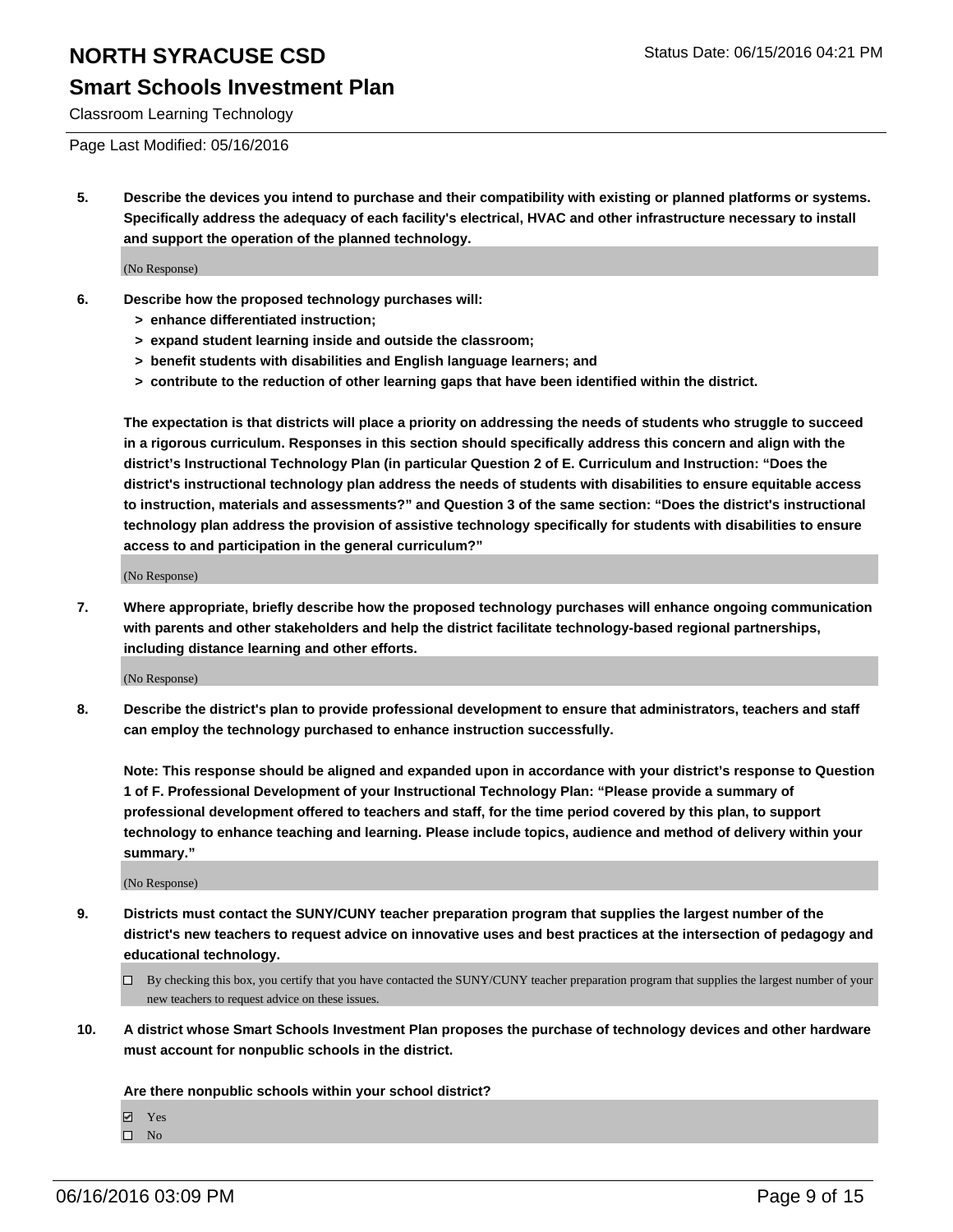### **Smart Schools Investment Plan**

Classroom Learning Technology

Page Last Modified: 05/16/2016

**10a. Describe your plan to loan purchased hardware to nonpublic schools within your district. The plan should use your district's nonpublic per-student loan amount calculated below, within the framework of the guidance. Please enter the date by which nonpublic schools must request classroom technology items. Also, specify in your response the devices that the nonpublic schools have requested, as well as in the in the Budget and the Expenditure Table at the end of the page.**

Purchases of equipment will be made under our first Smart Schools Investment Plan (plan 100- Devices)

**10b. A final Smart Schools Investment Plan cannot be approved until school authorities have adopted regulations specifying the date by which requests from nonpublic schools for the purchase and loan of Smart Schools Bond Act classroom technology must be received by the district.**

 $\Box$  By checking this box, you certify that you have such a plan and associated regulations in place that have been made public.

#### **11. Nonpublic Classroom Technology Loan Calculator**

**The Smart Schools Bond Act provides that any Classroom Learning Technology purchases made using Smart Schools funds shall be lent, upon request, to nonpublic schools in the district. However, no school district shall be required to loan technology in amounts greater than the total obtained and spent on technology pursuant to the Smart Schools Bond Act and the value of such loan may not exceed the total of \$250 multiplied by the nonpublic school enrollment in the base year at the time of enactment. See:**

**http://www.p12.nysed.gov/mgtserv/smart\_schools/docs/Smart\_Schools\_Bond\_Act\_Guidance\_04.27.15\_Final.pdf.**

|                                         | 1. Classroom<br>Technology<br>Sub-allocation | 2. Public<br>Enrollment<br>$(2014 - 15)$ | 3. Nonpublic<br><b>Enrollment</b><br>(2014-15) | 4. Sum of<br>Public and<br>Nonpublic<br>Enrollment                                            | 5. Total Per<br>Pupil Sub-<br>lallocation | 6. Total<br>Nonpublic Loan<br>Amount |
|-----------------------------------------|----------------------------------------------|------------------------------------------|------------------------------------------------|-----------------------------------------------------------------------------------------------|-------------------------------------------|--------------------------------------|
| Calculated Nonpublic Loan<br>l Amount i |                                              |                                          |                                                | (No Response)   (No Response)   (No Response)   (No Response)   (No Response)   (No Response) |                                           |                                      |

**12. To ensure the sustainability of technology purchases made with Smart Schools funds, districts must demonstrate a long-term plan to maintain and replace technology purchases supported by Smart Schools Bond Act funds. This sustainability plan shall demonstrate a district's capacity to support recurring costs of use that are ineligible for Smart Schools Bond Act funding such as device maintenance, technical support, Internet and wireless fees, maintenance of hotspots, staff professional development, building maintenance and the replacement of incidental items. Further, such a sustainability plan shall include a long-term plan for the replacement of purchased devices and equipment at the end of their useful life with other funding sources.**

 $\Box$  By checking this box, you certify that the district has a sustainability plan as described above.

**13. Districts must ensure that devices purchased with Smart Schools Bond funds will be distributed, prepared for use, maintained and supported appropriately. Districts must maintain detailed device inventories in accordance with generally accepted accounting principles.**

 $\Box$  By checking this box, you certify that the district has a distribution and inventory management plan and system in place.

**14. If you are submitting an allocation for Classroom Learning Technology complete this table. Note that the calculated Total at the bottom of the table must equal the Total allocation for this category that you entered in the SSIP Overview overall budget.**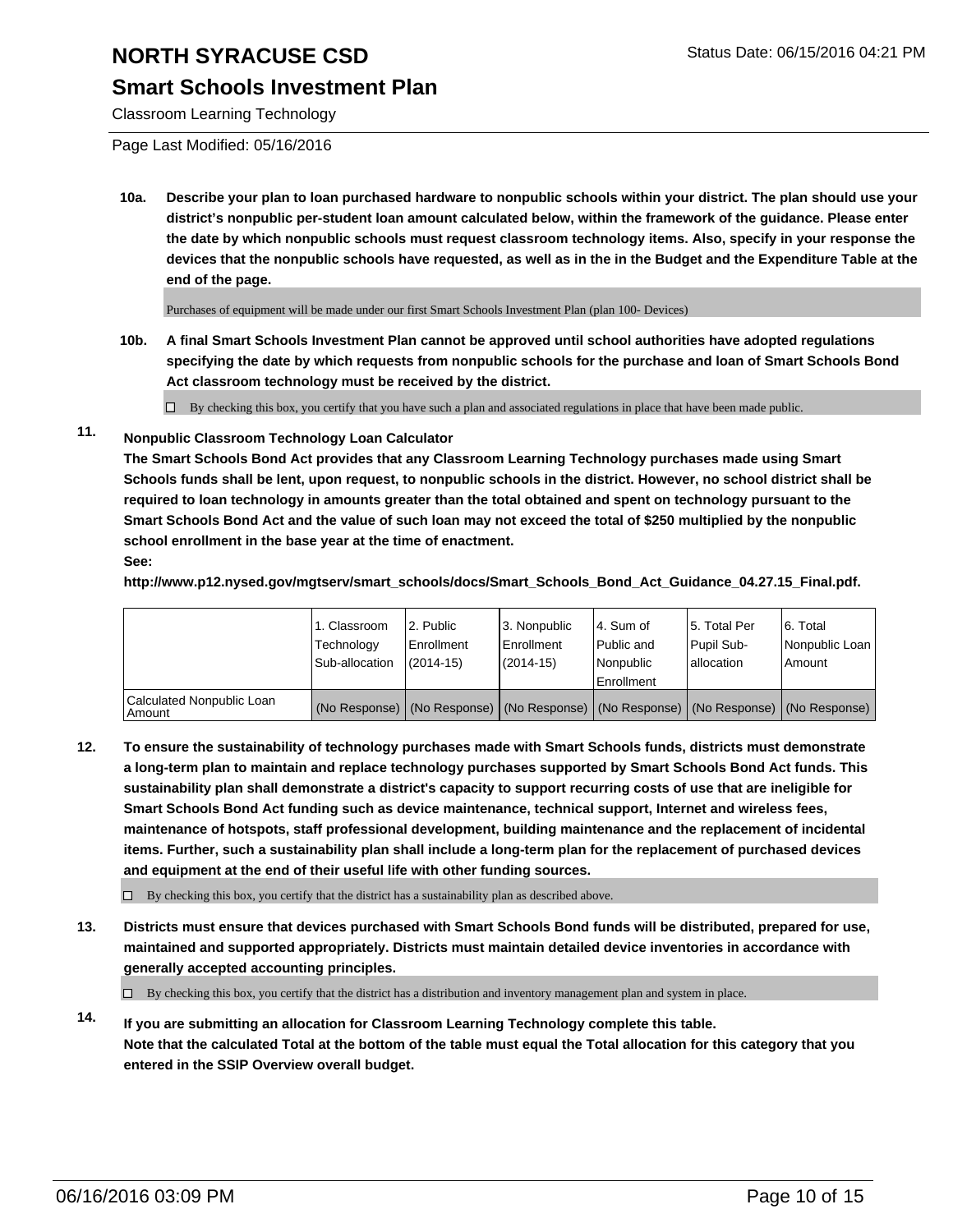## **Smart Schools Investment Plan**

Classroom Learning Technology

Page Last Modified: 05/16/2016

|                          | Sub-Allocation |
|--------------------------|----------------|
| Interactive Whiteboards  | (No Response)  |
| <b>Computer Servers</b>  | (No Response)  |
| <b>Desktop Computers</b> | (No Response)  |
| <b>Laptop Computers</b>  | (No Response)  |
| <b>Tablet Computers</b>  | (No Response)  |
| <b>Other Costs</b>       | (No Response)  |
| Totals:                  |                |

| Select the allowable expenditure | I Item to be Purchased | Quantity      | Cost per Item | <b>Total Cost</b> |
|----------------------------------|------------------------|---------------|---------------|-------------------|
| type.                            |                        |               |               |                   |
| Repeat to add another item under |                        |               |               |                   |
| each type.                       |                        |               |               |                   |
| (No Response)                    | (No Response)          | (No Response) | (No Response) | (No Response)     |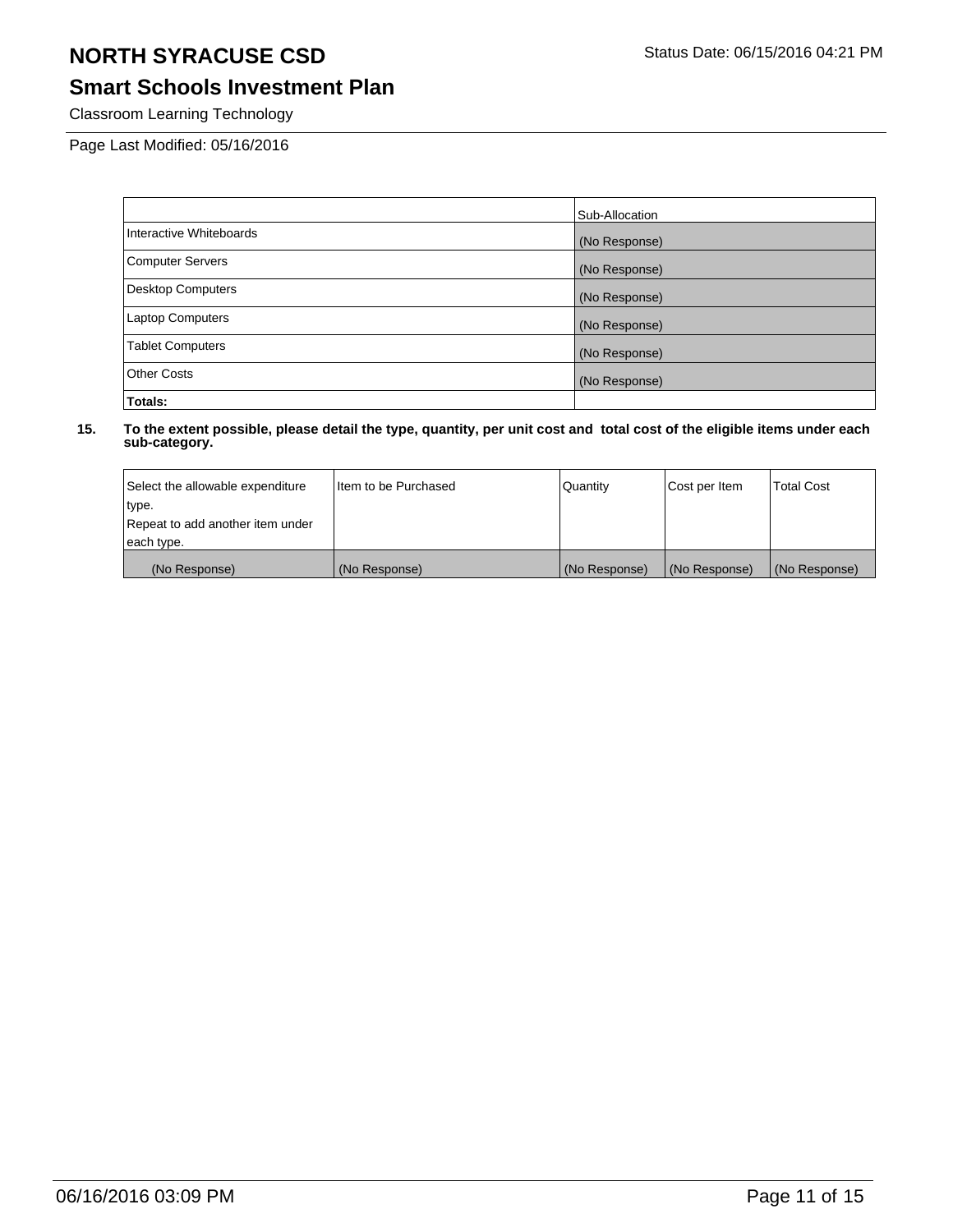### **Smart Schools Investment Plan**

Pre-Kindergarten Classrooms

Page Last Modified: 05/16/2016

**1. Provide information regarding how and where the district is currently serving pre-kindergarten students and justify the need for additional space with enrollment projections over 3 years.**

(No Response)

- **2. Describe the district's plan to construct, enhance or modernize education facilities to accommodate prekindergarten programs. Such plans must include:**
	- **Specific descriptions of what the district intends to do to each space;**
	- **An affirmation that pre-kindergarten classrooms will contain a minimum of 900 square feet per classroom;**
	- **The number of classrooms involved;**
	- **The approximate construction costs per classroom; and**
	- **Confirmation that the space is district-owned or has a long-term lease that exceeds the probable useful life of the improvements.**

(No Response)

**3. Smart Schools Bond Act funds may only be used for capital construction costs. Describe the type and amount of additional funds that will be required to support ineligible ongoing costs (e.g. instruction, supplies) associated with any additional pre-kindergarten classrooms that the district plans to add.**

(No Response)

**4. All plans and specifications for the erection, repair, enlargement or remodeling of school buildings in any public school district in the State must be reviewed and approved by the Commissioner. Districts that plan capital projects using their Smart Schools Bond Act funds will undergo a Preliminary Review Process by the Office of Facilities Planning.**

| Project Number |  |
|----------------|--|
| (No Response)  |  |

**5. If you have made an allocation for Pre-Kindergarten Classrooms, complete this table.**

**Note that the calculated Total at the bottom of the table must equal the Total allocation for this category that you entered in the SSIP Overview overall budget.**

|                                          | Sub-Allocation |
|------------------------------------------|----------------|
| Construct Pre-K Classrooms               | (No Response)  |
| Enhance/Modernize Educational Facilities | (No Response)  |
| Other Costs                              | (No Response)  |
| Totals:                                  |                |

| Select the allowable expenditure | Item to be purchased | Quantity      | Cost per Item | <b>Total Cost</b> |
|----------------------------------|----------------------|---------------|---------------|-------------------|
| type.                            |                      |               |               |                   |
| Repeat to add another item under |                      |               |               |                   |
| each type.                       |                      |               |               |                   |
| (No Response)                    | (No Response)        | (No Response) | (No Response) | (No Response)     |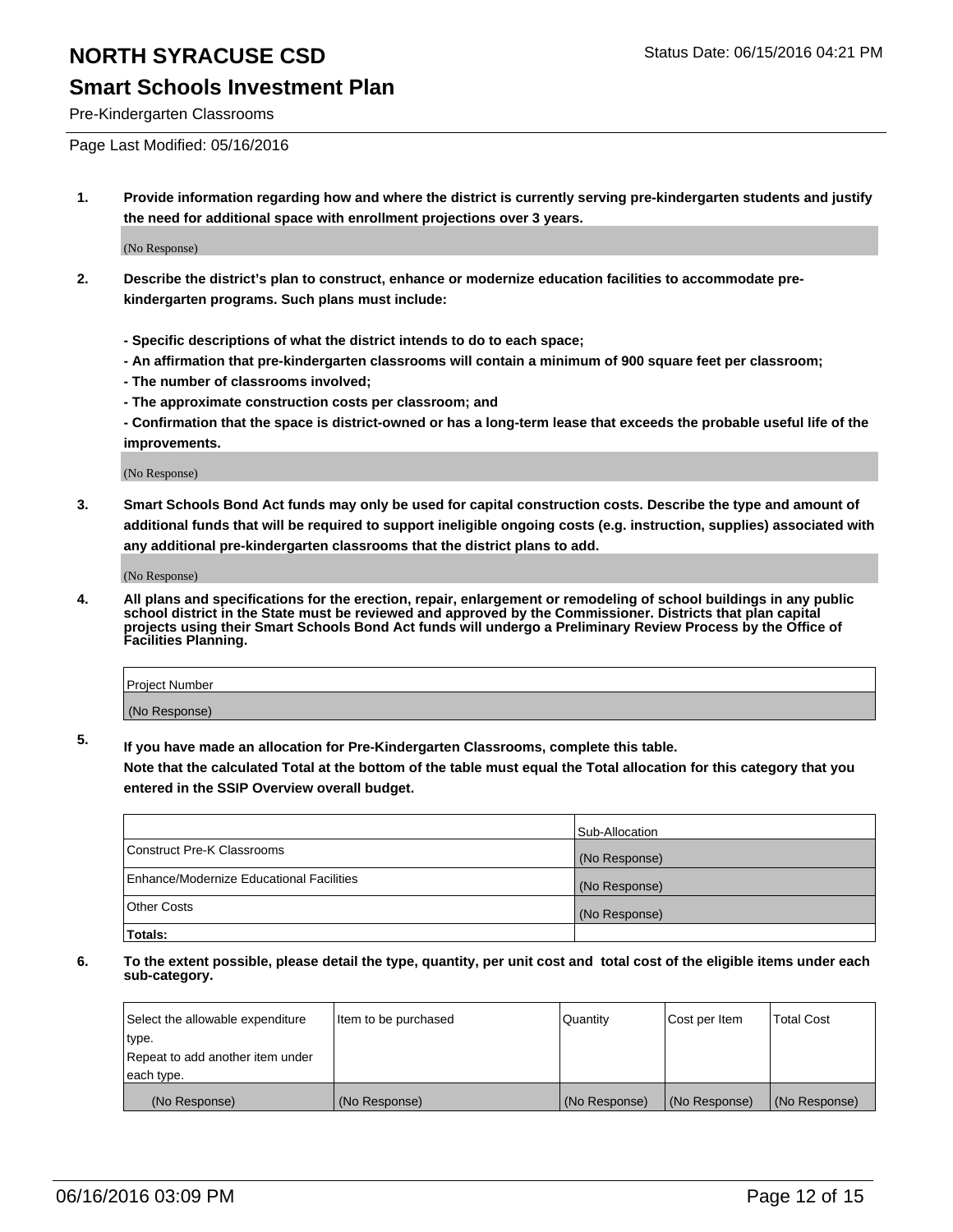### **Smart Schools Investment Plan**

Replace Transportable Classrooms

Page Last Modified: 05/16/2016

**1. Describe the district's plan to construct, enhance or modernize education facilities to provide high-quality instructional space by replacing transportable classrooms.**

(No Response)

**2. All plans and specifications for the erection, repair, enlargement or remodeling of school buildings in any public school district in the State must be reviewed and approved by the Commissioner. Districts that plan capital projects using their Smart Schools Bond Act funds will undergo a Preliminary Review Process by the Office of Facilities Planning.**

| <b>Project Number</b> |  |
|-----------------------|--|
| (No Response)         |  |

**3. For large projects that seek to blend Smart Schools Bond Act dollars with other funds, please note that Smart Schools Bond Act funds can be allocated on a pro rata basis depending on the number of new classrooms built that directly replace transportable classroom units.**

**If a district seeks to blend Smart Schools Bond Act dollars with other funds describe below what other funds are being used and what portion of the money will be Smart Schools Bond Act funds.**

(No Response)

**4. If you have made an allocation for Replace Transportable Classrooms, complete this table. Note that the calculated Total at the bottom of the table must equal the Total allocation for this category that you entered in the SSIP Overview overall budget.**

|                                                | Sub-Allocation |
|------------------------------------------------|----------------|
| Construct New Instructional Space              | (No Response)  |
| Enhance/Modernize Existing Instructional Space | (No Response)  |
| <b>Other Costs</b>                             | (No Response)  |
| Totals:                                        |                |

| Select the allowable expenditure | Item to be purchased | <b>Quantity</b> | Cost per Item | <b>Total Cost</b> |
|----------------------------------|----------------------|-----------------|---------------|-------------------|
| type.                            |                      |                 |               |                   |
| Repeat to add another item under |                      |                 |               |                   |
| each type.                       |                      |                 |               |                   |
| (No Response)                    | (No Response)        | (No Response)   | (No Response) | (No Response)     |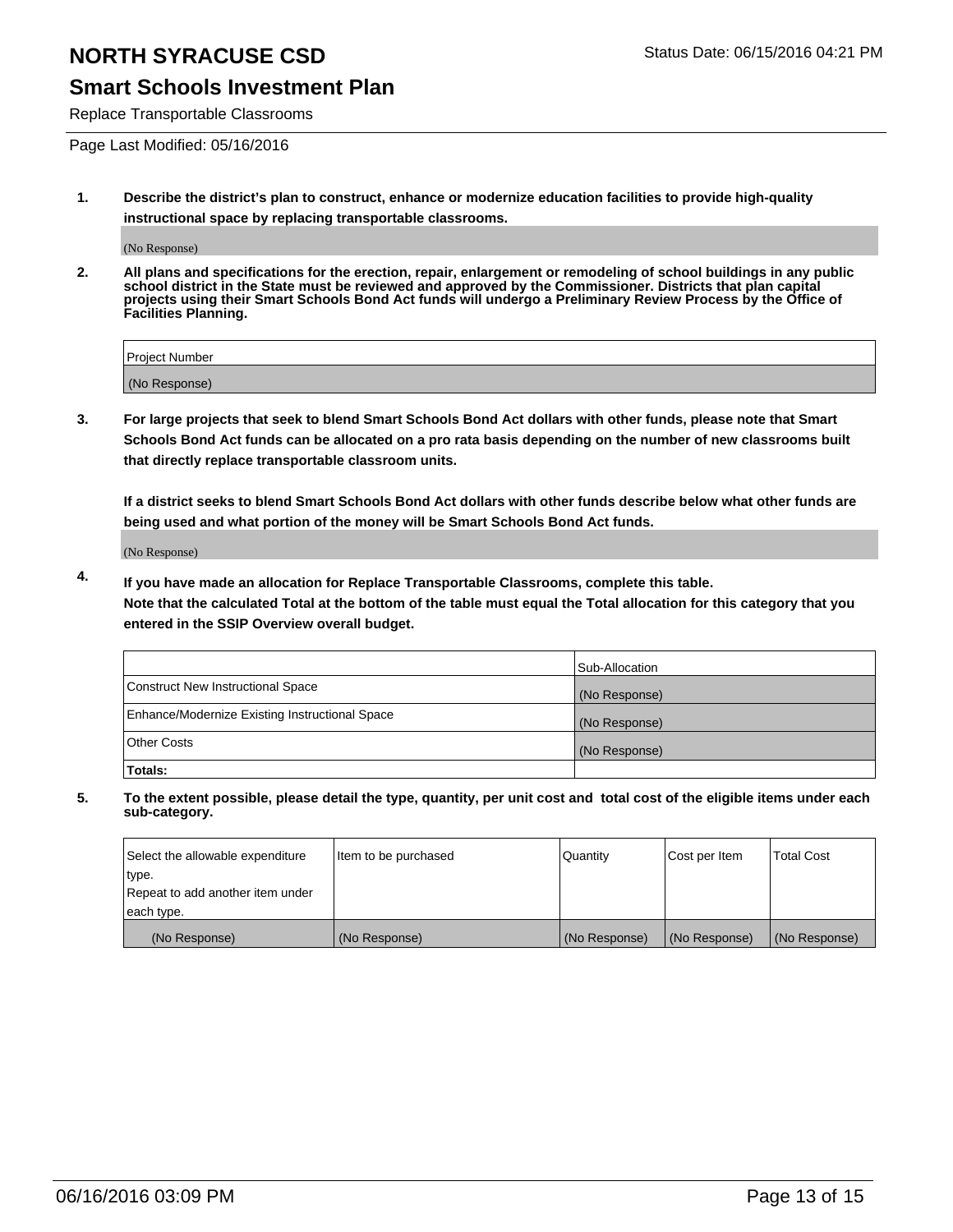#### **Smart Schools Investment Plan**

High-Tech Security Features

Page Last Modified: 05/16/2016

**1. Describe how you intend to use Smart Schools Bond Act funds to install high-tech security features in school buildings and on school campuses.**

(No Response)

**2. All plans and specifications for the erection, repair, enlargement or remodeling of school buildings in any public school district in the State must be reviewed and approved by the Commissioner. Districts that plan capital projects using their Smart Schools Bond Act funds will undergo a Preliminary Review Process by the Office of Facilities Planning.** 

| Project Number |  |
|----------------|--|
| (No Response)  |  |

**3. Was your project deemed eligible for streamlined Review?**

□ Yes  $\hfill \square$  <br> No

**4. Include the name and license number of the architect or engineer of record.**

| Name          | License Number |
|---------------|----------------|
| (No Response) | (No Response)  |

**5. If you have made an allocation for High-Tech Security Features, complete this table.**

**Note that the calculated Total at the bottom of the table must equal the Total allocation for this category that you entered in the SSIP Overview overall budget.**

|                                                      | Sub-Allocation |
|------------------------------------------------------|----------------|
| Capital-Intensive Security Project (Standard Review) | (No Response)  |
| <b>Electronic Security System</b>                    | (No Response)  |
| <b>Entry Control System</b>                          | (No Response)  |
| Approved Door Hardening Project                      | (No Response)  |
| <b>Other Costs</b>                                   | (No Response)  |
| Totals:                                              |                |

| Select the allowable expenditure | Item to be purchased | Quantity      | Cost per Item | <b>Total Cost</b> |
|----------------------------------|----------------------|---------------|---------------|-------------------|
| type.                            |                      |               |               |                   |
| Repeat to add another item under |                      |               |               |                   |
| each type.                       |                      |               |               |                   |
| (No Response)                    | (No Response)        | (No Response) | (No Response) | (No Response)     |